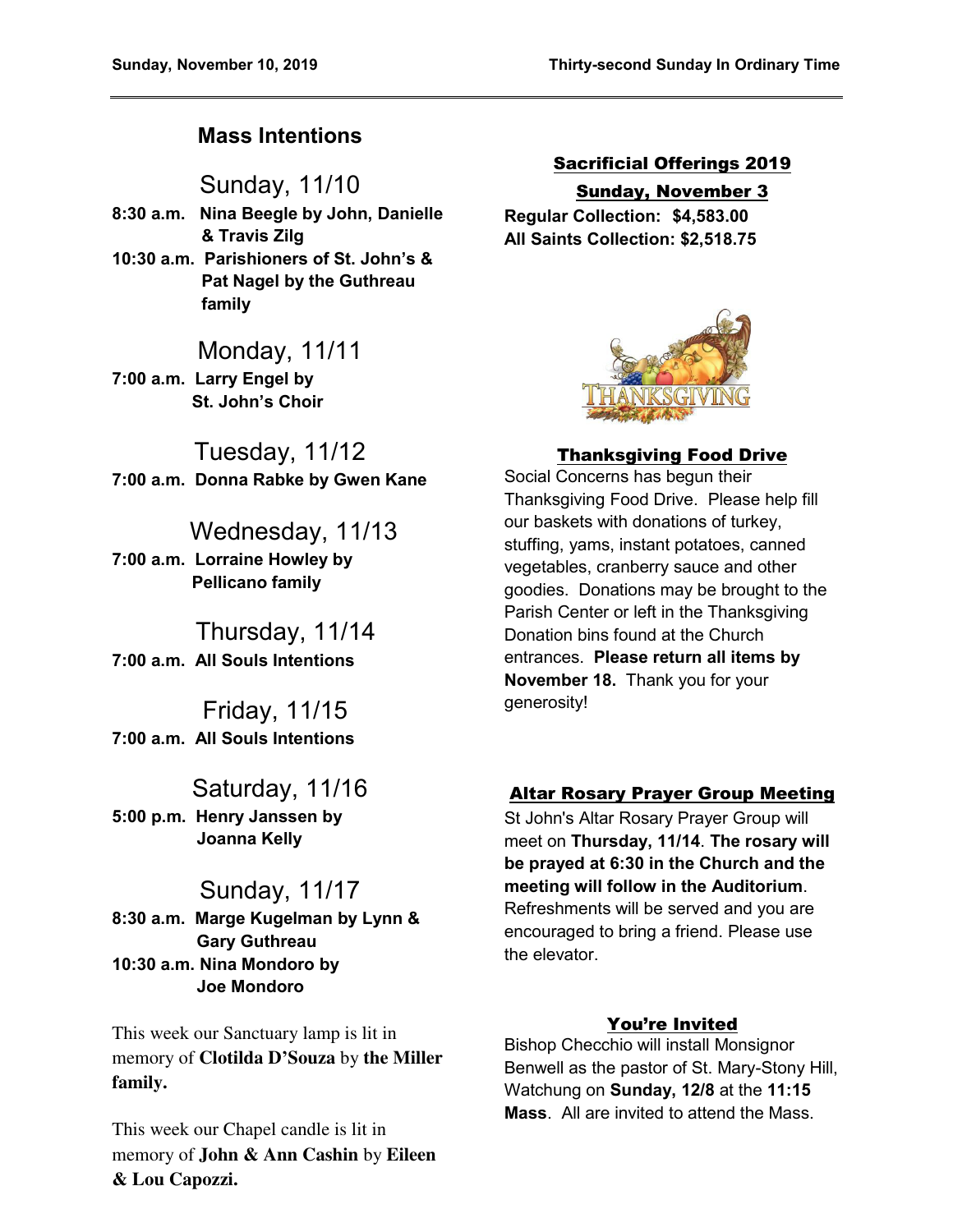#### St. John Food Pantry

Our Food Pantry is in need of the following: dry pasta, rice, cereal, canned tuna and chicken, low/no sugar canned fruit, no/low sodium canned vegetables and soups, tomato sauce and fruit juice. Food donations support our parish food pantry, for our neighbors in need as well as FISH Food Pantry on New Market Road in Piscataway. Thank you for your continuous generosity.

#### Social Concerns

Do you know a needy person or family? Could one of your neighbors benefit from assistance with food and/or other essentials? Please call the Pastoral Center, 732-968-2621, in confidence, and we will do whatever we can to help. Please continue to bring men's toiletries, tooth brushes, and large and medium thongs or slippers for the Ozanam Men's Shelter. Articles may be left in the vestibule. Thanks for not forgetting the "guys".

St. John the Evangelist Parish, Dunellen presents... **Kick Start Your Faith!**

Kick Start your Faith series resumes on **Wednesday, November 13 from 6:30-8 pm in the Church** with a presentation by Rev. Msgr. John Fell on *The Mercy of Reconciliation*. Our final presentation will be on **Wednesday, November 20**. Rev. Msgr. Charles Cicerale, will speak about *The Eucharist Alive!* All are welcome!

### Pre-Baptism Class

Our next pre-baptism class will be held on **Wednesday, November 20** at **7PM** in the **Parish Center**. First-time parents who wish to have their children baptized should contact the Parish Office to register.

### Time, Talent and Treasure



Fostering stewardship is a way of life. Everyone in our parish benefits from the sacrificial gift one makes of time, talent and treasure. With grateful hearts we thank:

# **The 2019 Golf Outing Committee**

for their efforts.

## Catholic Charities-Diocese of Metuchen

Please consider supporting our local poverty relief services by donating gently used clothing, shoes, household items and small appliances to Catholic Charities-Diocese of Metuchen.

A donation box is located in our parish parking lot. If you have an item that is too big to fit in the donation box, call 877-343- 3651 to arrange for a free pick up at your home. Proceeds support the ministries of Catholic Charities.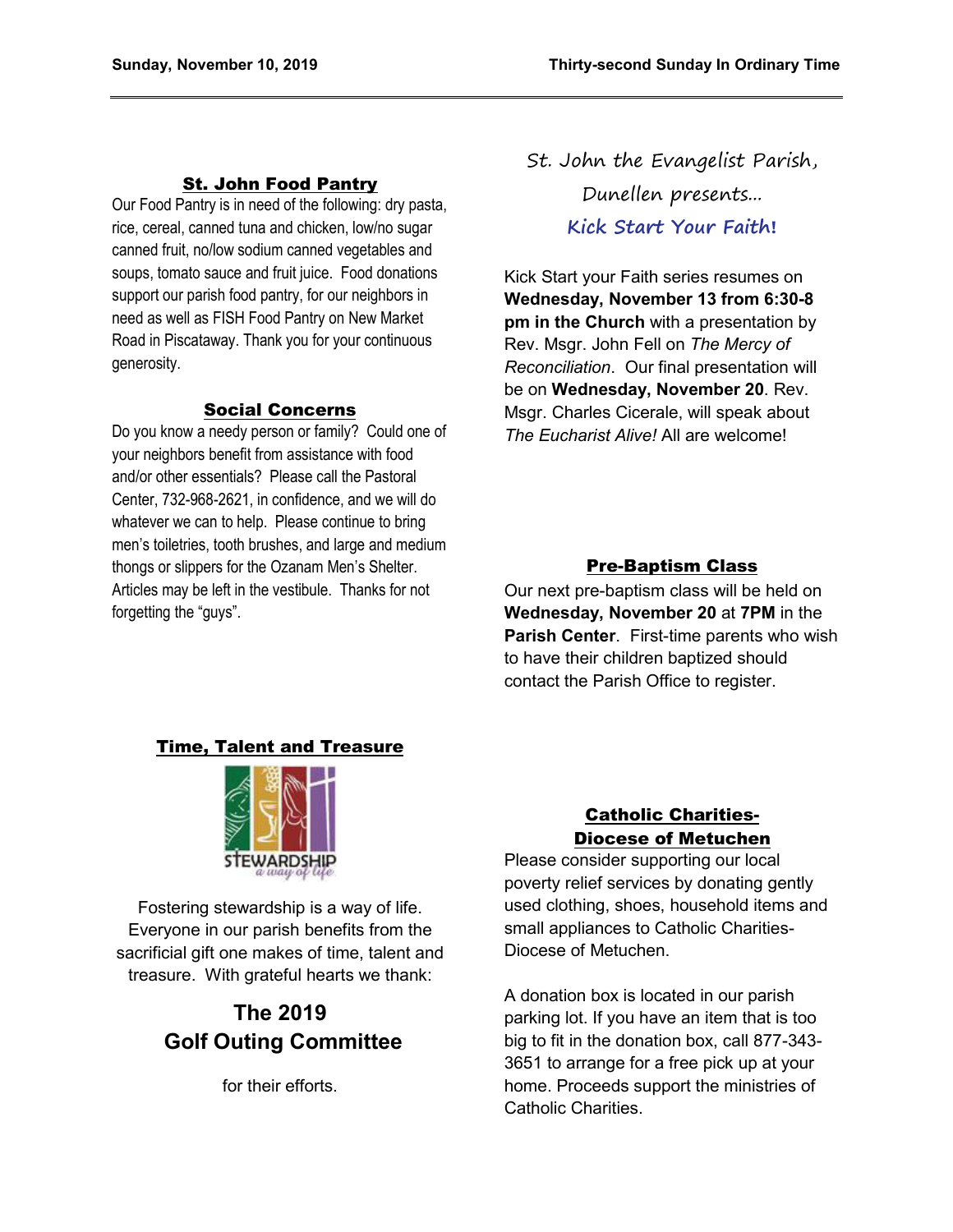

## Prayers for Our Service Members

following parishioners who are currently serving in the Military:

- **U.S. Navy Reserve Lt. Michael Bartilotti U.S. Army Pvt. Luke Harshaney U.S. Army Pvt. Raymond C. Pizzigoni U.S. Coast Guard Lt. Ed Sella U.S. Army Staff Sgt. Paul Frabizzio U.S. Marine Mer. Cpl. Thomas Tyler Lizak U.S. Army Pfc. Sean Parente U.S. Marine Pvt. Dante Parente U.S. Army 2nd Lt. Casey Wenzel U.S. Army Spec. 4 Timothy Francisco U.S. Marine LCpl. Stephen Wright U.S. Marine Pvt. José Citron**
- 

If there are any other military members you would like to be included in our prayers, please contact the Parish Office.

## Awakening Year – Personal Consecration Opportunity

Looking for a simple way to be spiritually renewed? Looking to develop a deeper relationship with Our Lord? Want to grow in holiness, but are too busy? Set aside just 15 minutes a day for nine days during this Awakening Year to deepen your faith and make a consecration on a personal level to Jesus through Our Lady of Guadalupe. Read, reflect and pray daily with the story of Our Lady and St. Juan Diego. On the ninth day, you are invited to pray the personal consecration prayer, committing yourself to be an active Catholic and sharing your Catholic faith with others. This consecration is easy to fit in your schedule! Just pick the nine days to do this individually or get a small group together! To find out more about this personal consecration and to access the resource, go to www.lightingheartsonfire.org, click on prayers, select Personal Consecration and begin today!

## Hope through Education

 Hope through Education, a newly incorporated independent nonprofit, was formed to significantly increase the tuition assistance available to lowincome families living in Middlesex, Hunterdon, Somerset and Warren counties, to allow them the chance to choose the best school for their child regardless of their ability to afford the full cost of tuition. Hope through Education has the approval of Bishop James F. Checchio, who stands in support of its mission.

The nonprofit is staffed, operational and already at work to increase the number of scholarships available to families with the greatest financial need. Information on how to apply will be available shortly.

For more information, please contact Hope through Education at info@hopethrougheducationusa.org.

### Annulment Presentation

An information session on Annulment will be held at **Blessed Sacrament Church, 1890 Washington Valley Road, Martinsville** on **Wednesday, 11/13** at **7:30 pm**. This presentation is intended for those who have experienced divorce and who wish to learn more about the Annulment process and have the common myths dispelled. The session will be presented by the members of the Diocese of Metuchen Tribunal in a confidential and sensitive atmosphere. Please RSVP to 732-529-7589 or by email [tribunal@diometuchen.org](mailto:tribunal@diometuchen.org) [<mailto:tribunal@diometuchen.org>](mailto:tribunal@diometuchen.org) .